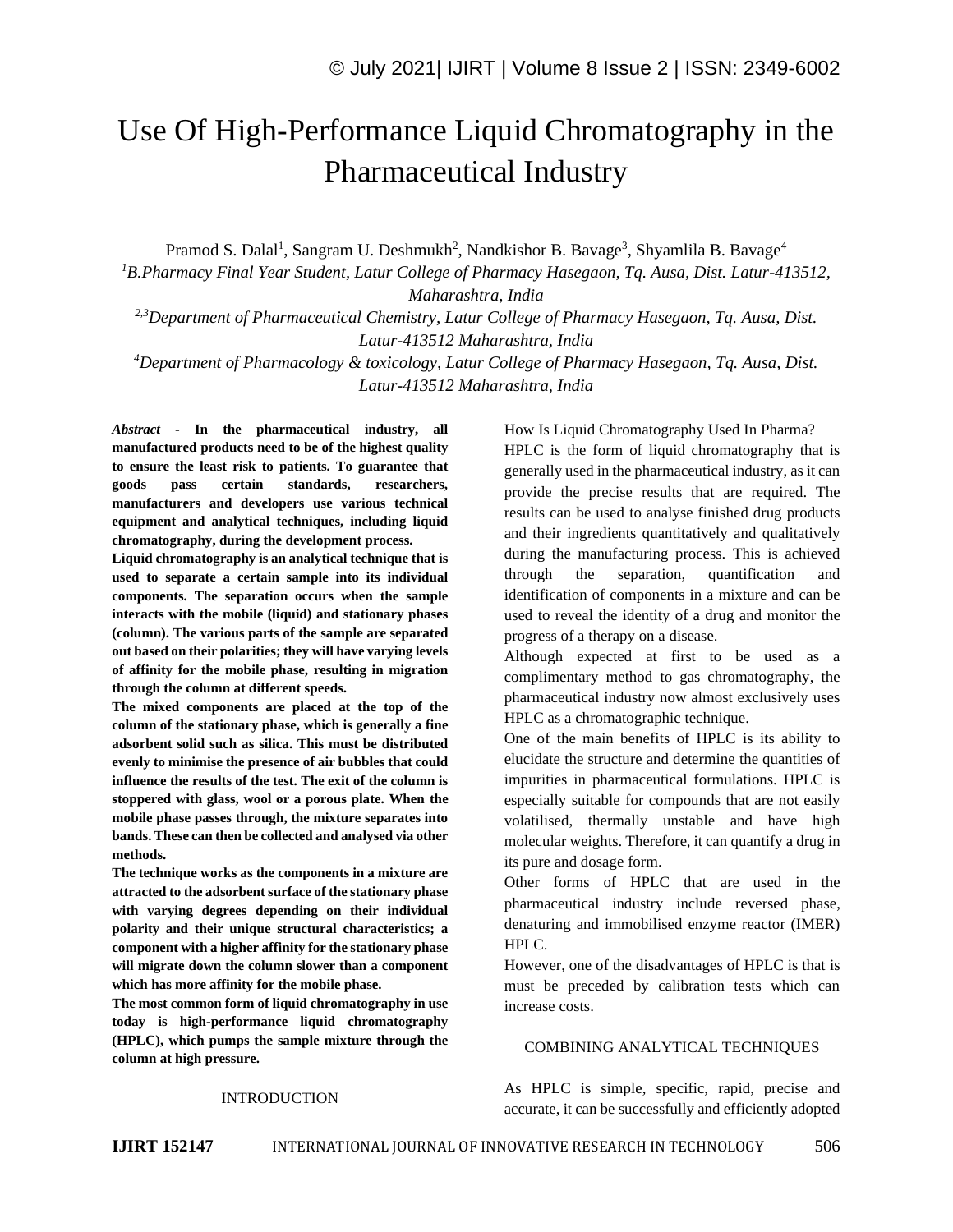for routine quality control analysis of drugs in bulk and pharmaceutical dosage form. It can also be used in combination with other analytical methods to further elucidate the components of mixtures.

HPLC-UV uses UV as a form of detection. The advantage of this is that it does not require the elaborate treatment and procedures usually associated with the traditional chromatographic method, making it less time consuming and economical.

However, some components may have weak UV chromophores if UV detection is being used or be completely retained on the liquid chromatography column. For the detection of the components, a diode array and rapid scanning detector are useful for peak identification and for the monitoring of peak purity. Instead, fluorescence and electrochemical detectors are considerably more sensitive towards appropriate analytes and more selective than UV detectors for many compounds.

According to Nikolin et al., the most sensitive method for HPLC detection is reductive electrochemical detection, which has yielded excellent results in the investigation on some classes of drugs.

Another technique that HPLC can be combined with is mass spectrometry (HPLC/MS); the chromatograph is attached via an interface to a mass spectrometer. This form of analysis can examine a wide range of components, including those that are thermally labile, exhibit high polarity or have a high molecular mass. The components eluted from the column are introduced to the mass spectrometer on the specialised interface. The two most common interfaces used for HPLC/MS are electrospray ionisation and atmospheric pressure chemical ionisation interfaces.

#### CLINICAL DIAGNOSIS

Catecholamines such as epinephrine and dopamine are highly important for many biological functions. Analyzing their precursors and metabolites can provide diagnosis of diseases such as Parkinson's disease, heart disease, and muscular dystrophy.

However, given how physiologically widespread these molecules are, their analysis and subsequent conclusions about patient health must be done carefully. HPLC has the ability to separate and compare molecules to a higher magnitude than other techniques, making it a great candidate for such diagnostic purposes.

Reversed-phase HPLC (RP-HPLC) is one of the more popular methods due to its speed, column stability, and capacity to separate a wide range of compounds.

Identification of molecules in HPLC is done by measuring retention time. Retention time is the time it takes a molecule to pass through a column lined with adsorbents which interact differently with different molecules. This is done under varying conditions. In 1976, the potential use for RP-HPLC in diagnostic settings was shown.

Researchers exploited hydrophobic properties to separate catecholamine metabolites and amines in the same run, thereby speeding up the process. This is partly due to an interaction with pH, as acidic catecholamine metabolites are retained for longer at low pH values, but vice versa for amines.

Several conditions and settings can be modified in HPLC protocols. HPLC can then be used not only to detect diseases as mentioned, but also to monitor the progression of diseases.

Pheochromocytoma is a potentially fatal tumor of the sympathetic nervous system. It is derived from tissue in the neural crest, which implies that it secretes catecholamines. It can cause hypertension, which can complicate diagnosis, because it may only differ from hypertension in the format of its metabolites.

This makes HPLC ideal for diagnosis, however, the origin of the sample to be analyzed can affect the results. Urinary samples will reflect metabolites from both the central nervous system and the periphery.

Using cerebrospinal fluid offers results more localized to the central nervous system and is therefore preferred.

#### PHARMACEUTICAL INDUSTRY

With the widespread production of pharmaceuticals, came the legislation to ensure proper production and purity of drugs distributed. HPLC is among the most commonly used methods to verify drug purity globally.

Its use in assessing drugs on an industrial scale started in the 1980s, though its use in some countries is prevalent but still less widespread.

This can potentially be due to cost. HPLC is capable of providing sufficient precision for the industry standard, but only when it is preceded by calibration tests. This can increase the costs, but this sacrifice leads to high accuracy and specificity.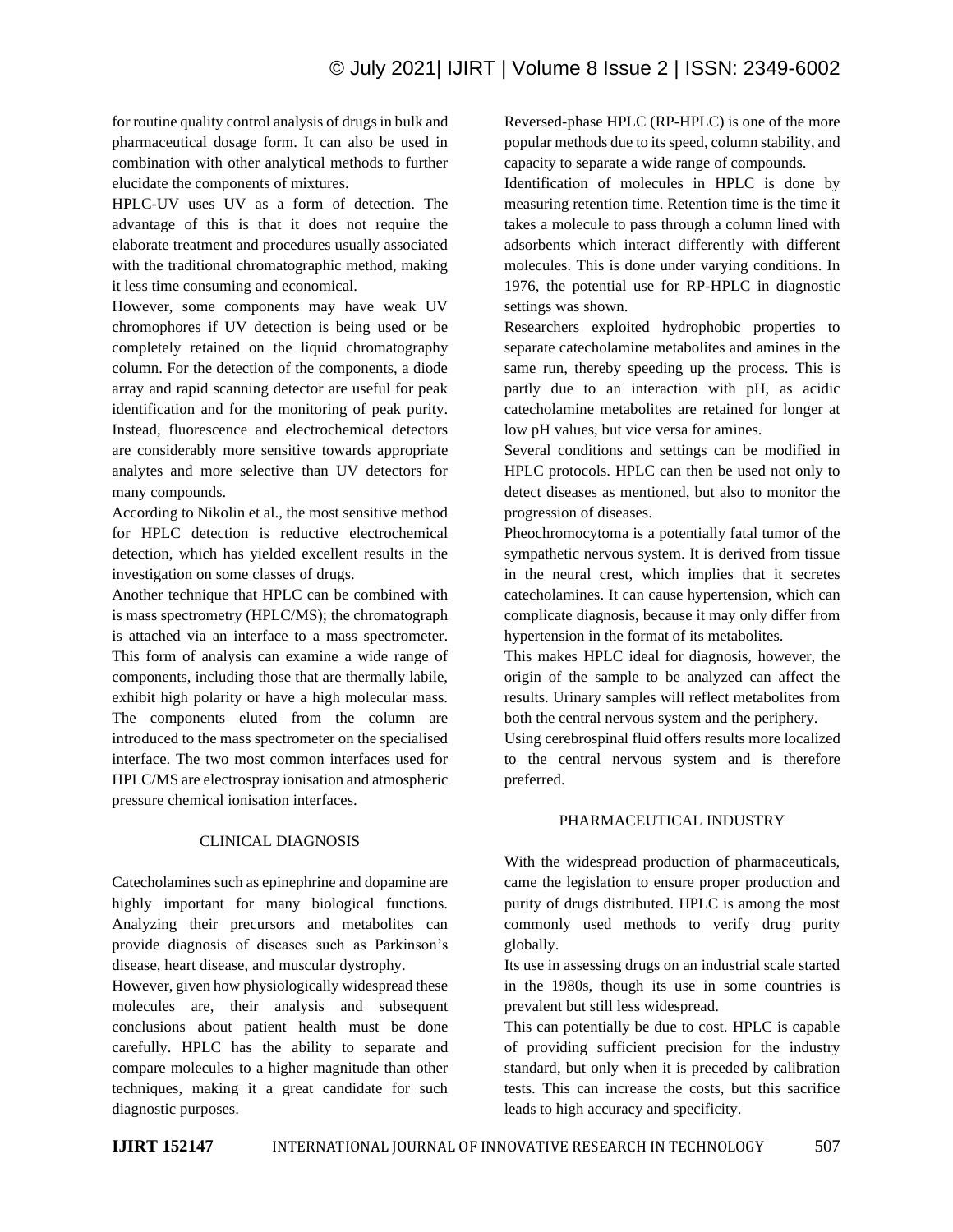This means HPLC can be more beneficial to ensure purity than other methods. Multiple crystallization method was previously used but had the drawback of potentially wasting expensive drugs. HPLC is much more efficient, and it minimizes losses to pharmaceutical manufactures.

Even at the start of HPLC usage in pharmaceutical industry, the method showed its usefulness. HPLC was used in the analysis of alkaloids, antibiotics, and steroids.

Steroids, in particular, were previously somewhat difficult to analyse owing to low dosages in medicines, and the impractical forms they often came in (creams and ointments).

Early discussion focused on the detector used, a debate which still continues and evolves, but given the multitude of methods currently available, the debate is much more complex than it once was and can vary depending on the type of HPLC being considered.

HPLC is not only used for analysis of the finished drug products. Since HPLC can separate compounds, it is also applied during manufacture.

Through this separation, HPLC can provide critical starting products for the manufacture of new drugs, or characterization of molecules with the potential to be manufactured into drugs.

These lead compounds can be derived from plants, animals, or fungi. HPLC can be used to separate enantiomers, the molecules which are mirror images of each other, using chiral stationary phases (CSPs).

The ability to prove purity of enantiomeric molecules is a standard in pharmaceutical assays, for which HPLC is suitable.

The most popularly used CSPs in pharmaceutical chemistry are polysaccharide benzoate and phenylcarbamate derivatives.

# USE OF HPLC IN PHARMACEUTICAL APPLICATIONS

HPLC is one of the most useful analytical methods in the development and manufacture of pharmaceuticals. Its applications are not confined to just one area and it is instrumental in a number of critical steps necessary for robust pharmaceutical analysis.

Jade C. Byrd, a director in the Liquid Phase Separation Division (LPSD) at Agilent Technologies, notes that, "HPLC is a very versatile technique that can help (bio) pharmaceutical researchers and manufacturing facilities fully characterize potential drug or treatment candidates, and ensure the medicines are manufactured in a safe and consistent way." According to Byrd, typical research experiments might include understanding the chemical properties of small molecules or potential bio therapeutics, ranging from assessing the hydrophobicity of a particular molecule to the sugar structures on a monoclonal antibody that affect immune response.

One specific use case is ensuring the consistency of active pharmaceutical ingredients (API). HPLC can provide quantitative analysis of select molecules, so you can confirm the correct dosage of active ingredients. "For QA/QC testing, HPLC can be useful in ensuring critical quality attributes such as strength/concentration, content uniformity, the detection and quantification of impurities, and the quality and identity of raw materials," notes Byrd.

Impurities can pose a serious safety risk to patients, and their detection and identification is often facilitated by the use of HPLC. Standard HPLC techniques may be combined with highly efficient detection methods (such as UV detection) to provide a complete and accurate impurity profile.

In a similar vein, HPLC can be vital in evaluating the stability of pharmaceutical products. The composition of formulations can alter over time due to a variety of environmental factors, such as exposure to humidity, oxygen, heat, and light. HPLC can assist in the identification of degradation products as well as determine the extent of change over time.

Indeed, Byrd notes that HPLC can also be useful in determining shelf life; "for example, some biotherapeutics are sensitive to aggregation over time, or if not stored properly, and HPLC can be used to monitor this aggregation."

#### FACTORS TO CONSIDER WHEN USING HPLC

Although HPLC is extremely useful, the right methods and equipment must be chosen for each specific application. There are several major factors to consider here. In pharmaceuticals in particular, regulatory requirements will determine the right methods, equipment, and specifications to use. For example, the Food and Drug Administration (FDA) provides a guidance document, titled Validation of Chromatographic Methods, which covers various types of HPLC methods. Other regulatory bodies that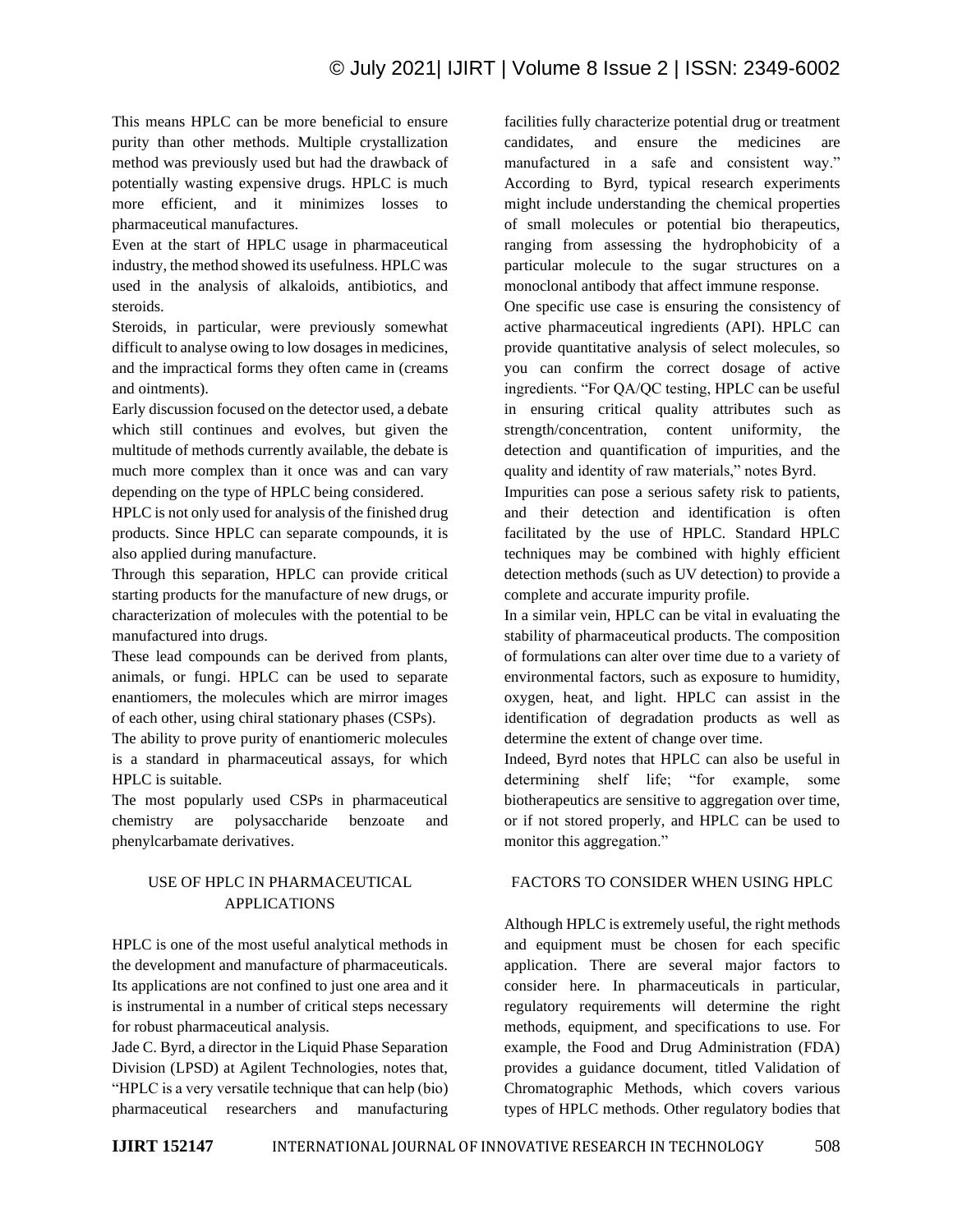may dictate how products are tested in their respective regions include Health Canada and the UK's Medicines and Healthcare products Regulatory Agency.

Byrd explains that "There are many factors that affect the quality of the separation (instrument design, column and mobile phase chemistries, injection parameters, and column temperature)," and these variables need to be well understood.

HPLC is not a one-size-fits-all method and there are several options to choose from. Two common approaches are normal phase and reverse phase; in both, the separation is based on polarity. In normal phase HPLC, the adsorbent material is polar and the solvent non-polar (typically an organic liquid), resulting in fewer polar components of the sample being eluted first. Reverse phase involves the opposite setup, so the more polar components will exit the column quicker.

Other types of HPLC include ion-exchange (based on ionic charges) and chiral (for separating enantiomers). In the latter, the stationary phase material has pores that slow down smaller molecules. There's also ultrahigh performance liquid chromatography (UHPLC), which uses a smaller column and smaller particles than HPLC, ultimately resulting in a more efficient process. HPLC is incredibly versatile, especially when combined with different detectors, such as UV-Visible spectroscopy (UV-Vis), mass spectrometry (MS), and fluorescence. For example, UV-Vis can help determine the concentration of molecules following elution from the column. A highly specific detection method is MS, which can help measure a molecule's mass-to-charge-ratio and thus its molecular weight. Fluorescence can be particularly sensitive for the right kinds of analytes with parts per billion (ppb) detection limits.

There's no doubt that HPLC plays an important role in pharmaceutical analysis. Its accuracy and versatility make it a suitable tool for many stages of the development and production of biotherapeutics. While there are a number of factors to take into consideration when designing an HPLC analysis, the technique's innate flexibility, including its compatibility with multiple advancing technologies, makes it an excellent choice for a broad range of applications.

#### HPLC INDUSTRY APPLICATIONS

There is a wide variety of applications throughout the process of creating a new drug from drug discovery to the manufacture of formulated products that will be administered to patients.

This Process to create a new drug can be divided into 3 main stages

- 1. Drug discovery
- 2. Drug development
- 3. Drug manufacturing

LC-MS is the best tool for compound identification and characterization. It may be used as a measurement tool during high throughput screening. Preparative HPLC is also used to isolate and purify hits and lead compounds as required. Eg: a combinatorial synthesis. The ability to prove purity of enantiomeric molecules is a standard in pharmaceutical assays, for which HPLC is suitable.

#### PHARMACEUTICAL APPLICATIONS

- Tablet dissolution study of the pharmaceutical dosage form.
- To control drug stability, Shelf-life determination.
- Identification of active ingredients.
- Pharmaceutical quality control.
- Tablet dissolution of pharmaceutical dosage forms.

#### FOOD AND FLAVOR ANALYSIS

- Rapid screening and analysis of components in nonalcoholic drinks.
- Measurement of quality of soft drugs and water.
- Sugar analysis in fruit juices.
- Analysis of polycyclic compounds in vegetables.
- Preservative analysis.
- Multiresidue analysis of lots of pesticides in food samples by LC triple quadrupole MS.

#### ENVIRONMENTAL APPLICATIONS

- 1. Detection of phenol compounds in drinking water.
- 2. Identification of diphenhydramine in sedimented samples.
- 3. Bio-monitoring of pollutant.
- 4. Rapid separation and identification of carbonyl compounds by HPLC.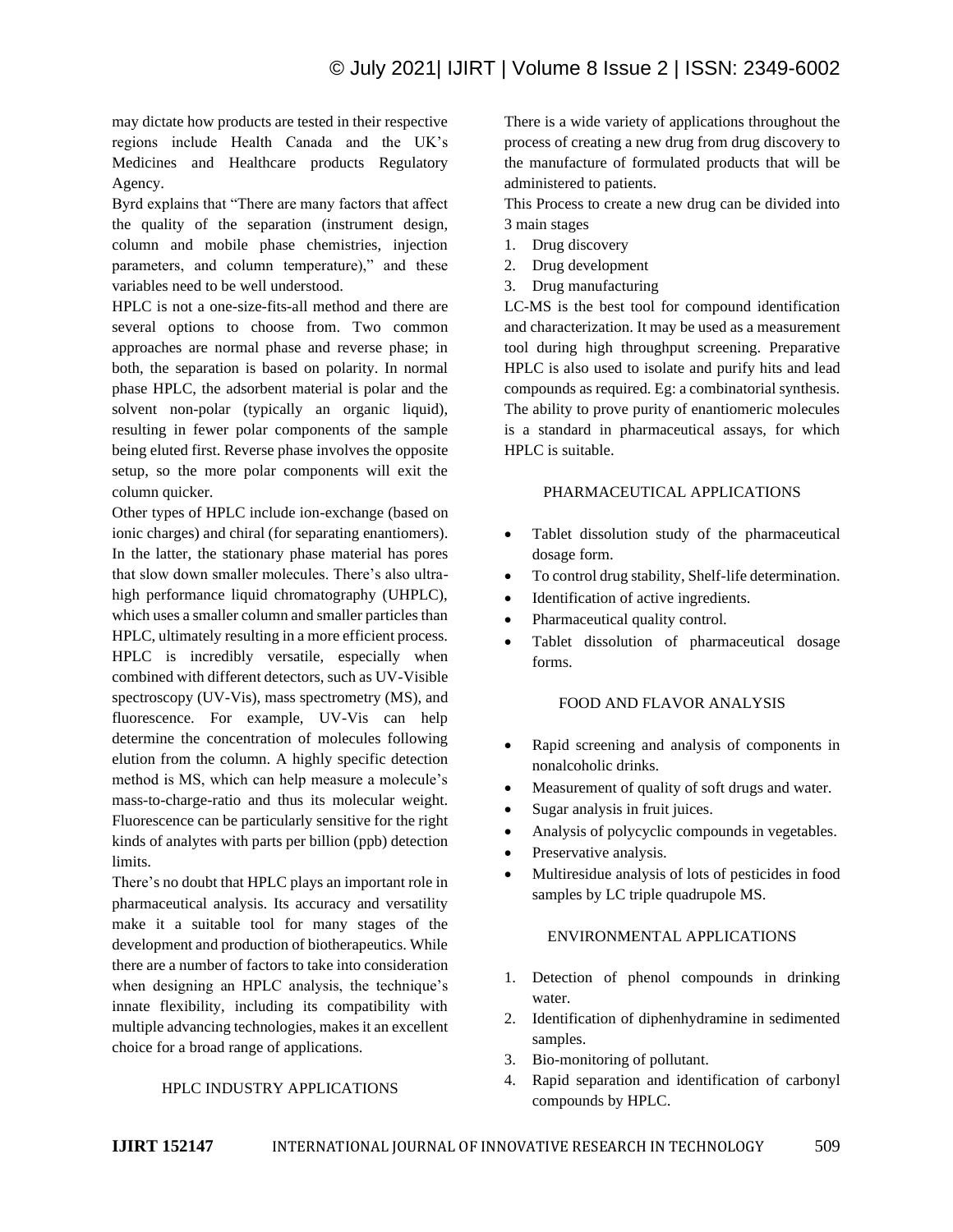- 5. LC/MS/MS solution for pharmaceuticals and personal care products in water, sediment, soil and biosolids by HPLC/MS/MS.
- 6. Determination of 3-mercaptopropionic acid by HPLC

#### FORENSICS APPLICATIONS

- 1. Quantification of the drug biological samples.
- 2. Identification of anabolic steroids in serum, urine, sweat & hair.
- 3. Forensic analysis of textile dyes.
- 4. Determination of cocaine and other drugs of abuse in blood, urine, etc.
- 5. Determination of benzodiazepines in oral fluid using LC/MS/MS.

#### CLINICAL APPLICATIONS

- Catecholamines such as epinephrine and dopamine are highly important for many biological functions. Analyzing their precursors and metabolites can provide diagnosis of diseases such as Parkinson's disease, heart disease, and muscular dystrophy.
- Quantification of ions in human urine analysis of antibiotics in blood plasma.
- Estimation of bilirubin & biliviridin in blood plasma in case of hepatic disorders.
- Detection of endogenous neuropeptides in extracellular fluids of the brain.

#### PHARMACEUTICAL IMPURITY PROFILING ANALYSIS

- 1. Structure elucidation of impurities with LC/MS.
- 2. Rapid condition scouting for method development.
- 3. Using a fast LC method for higher sample throughput.

## PHARMACEUTICAL DRUG DISCOVERY ANALYSIS

Developing a fast, generic method for rapid resolution Liquid chromatography with quadrupole MS detection. Fast, generic LC/MS method enables drug analysis in less than one minute.

## RECENT APPLICATIONS

Analytic method development and validation are key elements of any pharmaceutical development program. HPLC analysis method is developed to identify, quantity or purifying compounds of interest. HPLC helps a lot in stability studies of drug formulations. HPLC helps a lot in stability studies of atropine, antibiotics, & biotechnology-based drugs like insulin, streptokinase, etc.

- 1. It is used in inorganic chemistry for separating anions & cations.
- 2. It is used in forensic science for the separation of phenyl alkyl amines (morphine and its metabolites) from blood plasma, and for the detection of poisons or intoxicants such as alcohol, carbon monoxide, cholinesterase inhibitors, heavy metals, hypnotics, etc.
- 3. It is used in environmental studies for analysing the pesticide content in drinking water
- 4. It is utilized in food analysis for separating watersoluble and fat-soluble vitamins from variety of food products, fortified food and animal feed.
- 5. It is also used for determining antioxidants and preservatives present in the food.
- 6. It is used in the cosmetic industry for the assay and quality control of various cosmetics like lipsticks, creams, ointments, etc.
- 7. It is used for separating various components of plant products with bear structural resemblance Eg: Analysis of cinchona, digitalis, ergot extracts and liquorice.
- 8. It is used in the agrichemical industry for the separation of herbicides.
- 9. It is used in the separation and analysis of amino acids, carbohydrates, proteins, lipids and steroidal hormones.
- 10. It is used for separating coal and oil products from their crude sources.
- 11. It is used for separation and identification of Psychotropic drugs such as antidepressants, benzodiazepines, butyrophenones, neuroleptics, phenothiazines, etc.
- 12. It can be used for determining the stability of various pharmaceuticals. This is done by analyzing the degradation products of the drugs Eg: Stability studies of atropine